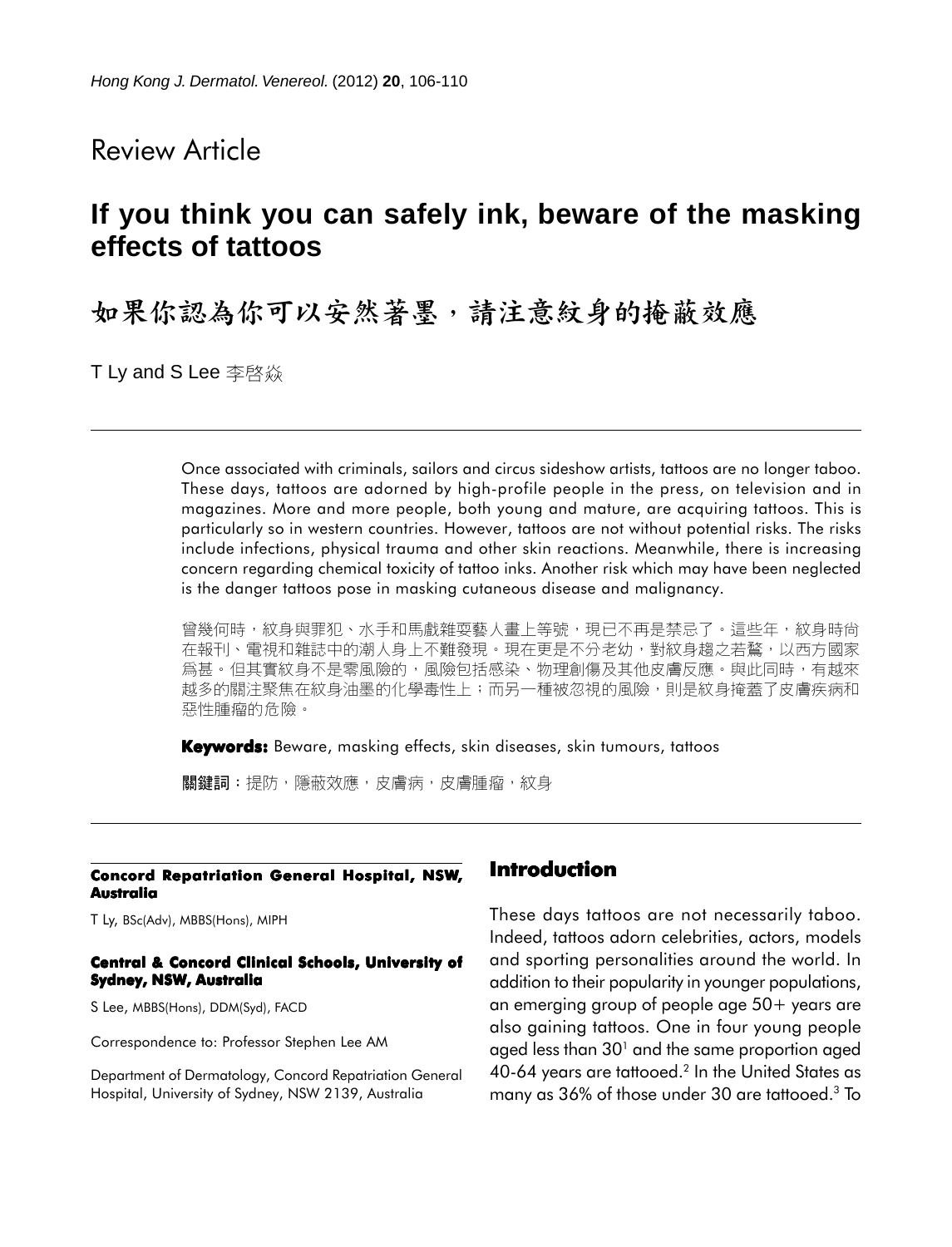date, published research investigating tattoo prevalence in Asia has been scarce. However, studies have indicated that 1-6% of people in Asia have one or more tattoos.4,5 One study showed 1% of Southern Taiwan high school students had tattoos compared with 3-16% of Western white students.<sup>5</sup>

The taboo surrounding tattoos appears to be diminishing somewhat inexplicably. Although an ancient Asian practice, there is now growing acceptance of tattoos due to the influence of popular culture.6 More and more women in traditionally conservative cities such as Hong Kong are getting tattoos. In fact it has been reported that there has been a 40% rise in female clients requesting tattoos.<sup>6</sup> Internationally, many now perceive tattoos as a form of self-expression, a bold adventure and a symbol of passage in life.<sup>7</sup>

#### **The rise and rise of tattoos**

With the rising interest in tattoos, there should also be increased awareness of the risks associated with tattoos. Accordingly, a review of the common and not so common risks associated with tattooing would be timely. Rather surprisingly, the masking effects of tattoos, which have a negative impact on health, have not been prominent on international radars. In Australia, people with tattoos who are at risk, such as those with a family history or previous history of skin cancers, should have regular skin checks. As well, doctors who come across patients with tattoos should be aware of the common risks and be cognisant of potential tattoo toxicity and tattoos' masking effects upon dermatological diseases and skin tumours.

Diamonds may be forever; however, permanent tattoos can have negative social and psychological effects on people for the rest of their lives.<sup>8,9</sup> At times, tattoos are acquired impulsively and without careful consideration in youth. Moreover, they can cause financial stress and problems.8 The recent case of Bryon Widner, who decided to have racist tattoos on his face removed, illustrates the great social burden tattoos can have on daily life. Sadly, he was shunned from job sites, stores and restaurants. His tattoos created such stigmatisation that he wished to 'douse his face in acid'.<sup>9</sup> Brian underwent painful, extensive and expensive plastic surgery to have the tattoos removed. The tattoo removal procedures cost US\$35000, which was donated by an anonymous donor. Like Bryan, many people are increasingly seeking to have tattoos removed.8

Furthermore, tattoos may affect a person's employability, community acceptance and livelihood. Tattoos on exposed areas such as the face, head, neck or hands have been popularised by movies and high-profile people. Whilst in some cultures it might be the norm and acceptable to have facial tattoos, in the workplace however, employers may not accept tattoos due to the stigma associated with tattoos.<sup>10</sup> For instance, the New South Wales Police Force recently proposed to ban all visible tattoos amongst serving police and new recruits.<sup>11</sup> This policy may be adopted and expanded in Australia in the future. In addition, some hoteliers have indicated their support of a ban on visible tattoos on their patrons.12

During the recent Surf 'n' Ink 2011 convention held in Australia on the Gold Coast, more than 800 delegates attended, indicating the rising popularity of tattoos.13 Tattoo designs range from small butterflies on the back of the shoulder or a cross on the ankle to larger designs that cover the entire back from nape to natal cleft. Furthermore there has been an increased interest in sleeve tattoos which cover the length from the shoulder to the arm. More alarming is the rising interest in facial and neck tattoos.

There are many well-known health risks associated with tattoos. Adverse skin reactions have been well reported. These include bacterial, viral and fungal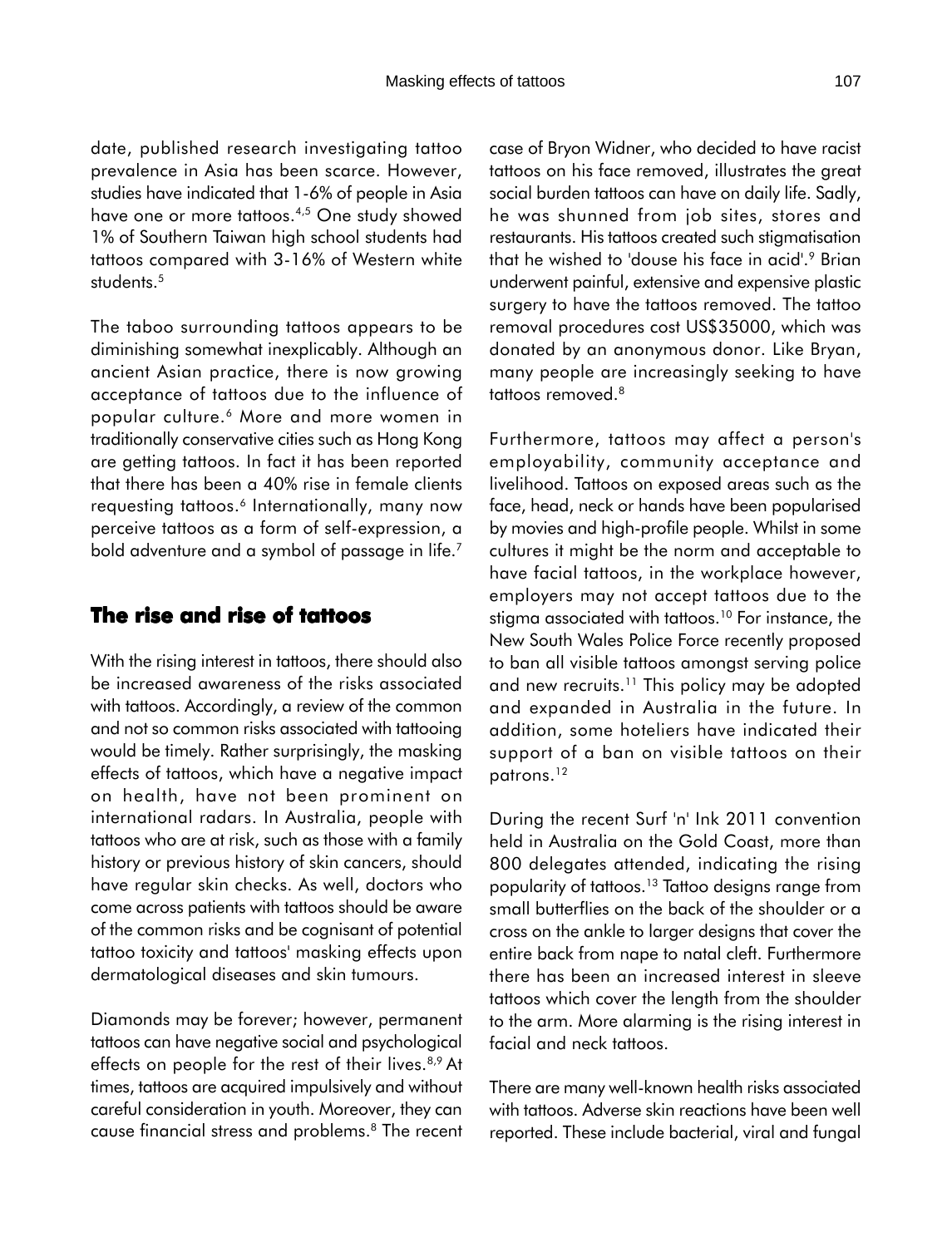skin infections and allergic problems.<sup>14</sup> For example, HIV, hepatitis B and hepatitis C are viral infections associated with tattooing.<sup>14</sup> These reactions may be scarring or result in chronic disability. The risk of viral disease transmission has become a real concern with increasing "backyard" and do-it-yourself tattooing.15 Prison populations and those in the developing world are at higher risk of viral disease spread as tattooing is often conducted in non-sterile environments. Suboptimal infection control practices adopted for tattooing has been associated with viral hepatitis.<sup>14</sup> The recent case of HIV contracted from tattooing in Bali is the first case of its kind in Australia.16 The Australian tourist visited a tattoo parlour whilst on holiday in Bali. Soon after returning to Australia the tourist had blood tests that returned positive for HIV. This case demonstrates the real risk of contracting HIV from tattooing.

Not all colours in our lives are natural. A range of chemicals and metals are used to produce the pigments in tattoo ink. The pigments used are manufactured for non-dermatological purposes. The safety of the pigments in humans is unclear. Chemical analyses of tattoo inks have shown the presence of azo chemicals, carbon and naptha derived chemicals. Heavy metals are also used and they include mercury, lead, cobalt, nickel and metal oxides.17 Several studies have revealed potential harm from these compounds.<sup>18</sup> The latter can be used to produce brilliant tattoos that are enduring and insoluble. However, allergic reactions can occur and they may develop many years after tattoo placement.<sup>19</sup>

#### **Tattoos masking skin disease**

The senior author first raised his concerns about the masking effects of tattoos in 2009. It had been intuitively accepted that tattoos could alter skin colouration and hinder adequate examination of pigmented lesions. Clinically, tattoos add pigment variability to skin tone and render dermatological diagnosis more difficult. Key diagnostic features include shape and colour, and sudden changes of the above should signal the need of careful clinical and histologic examination. Skin examinations by patients and their doctors are made more difficult by the tattoos' masking effects. This could lead to delayed, missed or wrong diagnosis and poorer outcomes for patients.

Cases of skin diseases and tumours being masked by tattoos have been reported. The first case of melanoma masked by a 'tattoo' was documented in a nine-year-old boy.<sup>20</sup> The correct diagnosis of melanoma was not made initially: the naevuslike spot was in fact a mark made by an indelible pen. Subsequently, the spot enlarged, changed colour and became elevated. The lesion was eventually excised and proven to be a melanoma. There were no known sequelae of that lesion, three years later. Interestingly, skin diseases and tumours such as morphoea, *Mycobacterium chelonae* infection*,* dermatofibroma, keratoacanthoma, basal and squamous cell carcinomas have also been reported to develop in tattooed skin.<sup>14,21</sup>

Melanoma is the fourth most common cancer in Australia and the ninth most common cause of death.22 In 2007, just over ten thousand people were diagnosed with melanoma and there were 1273 deaths.<sup>23</sup> There is a bimodal distribution of melanoma cases. Apart from the 15-30 years age group, the second peak of melanoma cases occur in those above 50 years of age. $24$  This peak coincides with the increasingly prominent peak of mature age and extensive tattooing. Consequently these individuals, especially men with significant risk factors, should be encouraged to have thorough melanoma checks. The incidence of melanoma is considerably lower in non-Caucasians than in Caucasians. 25 One distinguishing feature of non-Caucasian melanomas is that they often develop on the palms and soles. The latter was found to be commonest sites for the Japanese and Hong Kong Chinese.<sup>26</sup>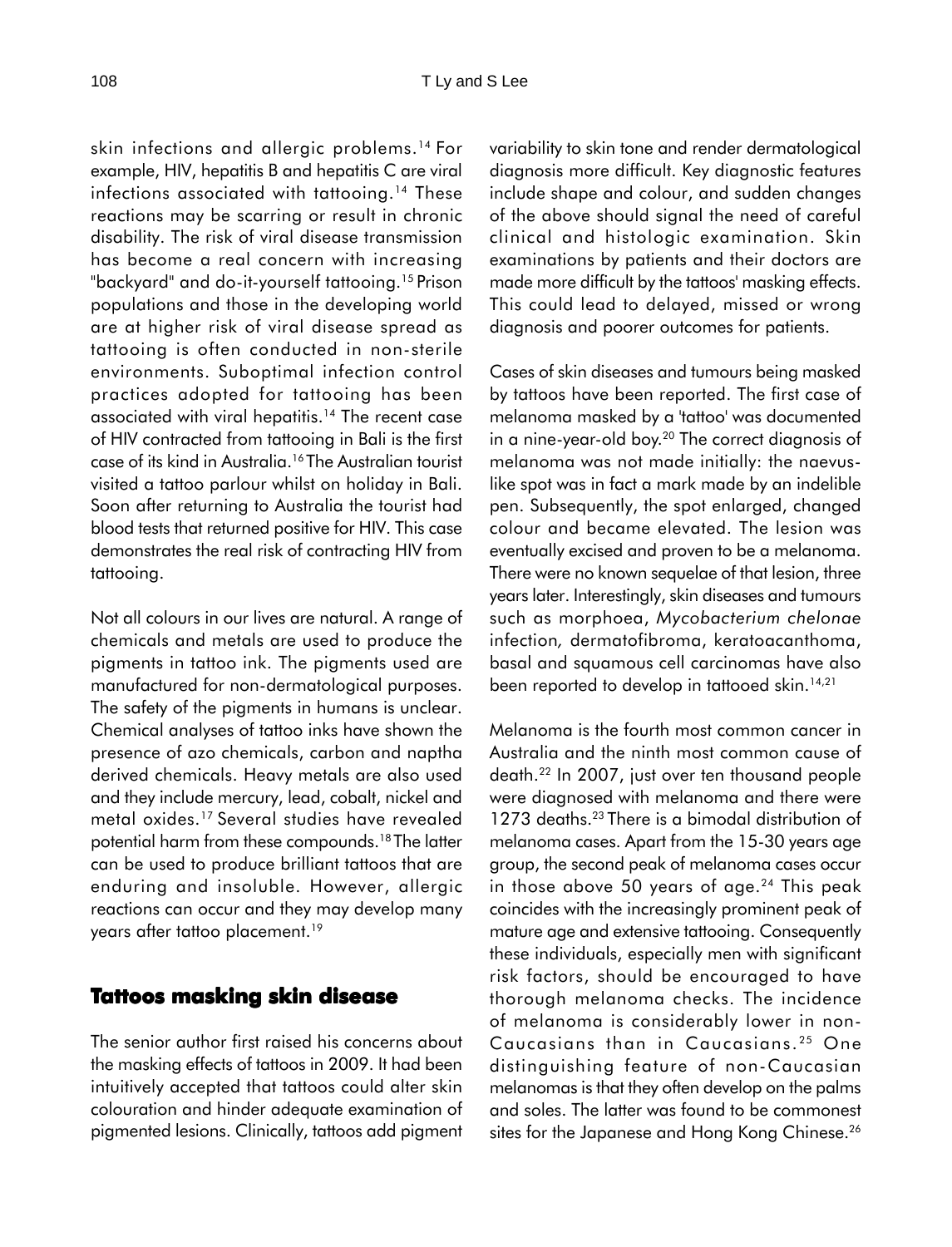Fortunately palmoplantar tattoos have not flourished ragingly.

Furthermore, tattooing should be avoided at a young age when pigmented naevi have not yet appeared or fully developed.27 For a persons with a family history of dysplastic naevus syndrome, it is even more important to avoid large tattoos. If a patient has decided to be tattooed, small tattoo designs in light colours and areas devoid of naevi are preferred.27 As tattoos become more prevalent it is gratifying to note that there has already been some recognition of its masking effects.<sup>28</sup>

It should also be noted that tattooed skin is problematic in the context of diagnosing amelanotic melanoma. Amelanotic melanoma is notoriously difficult to diagnose, even with dermoscopy. This type of melanoma may be clinically non-pigmented or only partially pigmented. If an amelanotic melanoma develops in tattooed skin, timely and accurate diagnosis of the melanoma would be difficult to achieve.

Partly because of recent visibility and publicity regarding tattoos, concerns have clouded over the medico-legal landscape. The fundamental issue is that of missed, delayed or wrong diagnosis due to tattoos' masking effects on skin disease and tumours. Clinical diagnosis of skin cancers can be difficult, even if the clinician is well-trained and experienced. Medico-legally induced anxiety amongst medical practitioners may ironically result in more lesions being excised and examined by pathologists. It has been shown that up to 13% of malpractice claims arise from alleged misdiagnosis of melanoma.29 This may inflate the practice of defensive medicine and drive up health care costs. Educational strategies such as formal dermatological training courses in skin cancer diagnosis may be useful in improving diagnostic skills.30 Medico-legal implications are only touched upon here, but they warrant further analysis in future studies.

## **Current awareness of the tattoo problem**

Skin diseases can be masked by tattoos. To date, robust data relating to the number of relevant cases have been lacking. Nonetheless, there should be a wider and deeper awareness of the issue by doctors. Medical practitioners can then proceed to investigate the extent and ways in which tattoos may mask skin disease and tumours. In the interim, it might be helpful for at-risk people who are considering new or additional tattoos to consult a doctor and have a skin examination. Finally, risk factors and informed consent issues need to be adequately explained and explored by relevant stakeholders in the future.

## **Statement of competing interests**

There are no competing interests.

### **References**

- 1. Stack B. Future inked in Generation Y. The Daily Telegraph [serial on the Internet]. 2010. Available from: http://www.dailytelegraph.com.au/future-inked-in-forgeneration-y/story-fn6bm6am-1225945569507.
- 2. Robinson R. Tattoos and baby boomers: What are the risks? 2009. Available from: http://boomersurvivethriveguide.typepad.com/the\_survive\_and\_thrive\_bo/ 2009/07/tattoos-and-baby-boomers-what-are-therisks.html.
- 3. Kohut A, Parker K, Keeter S, Doherty C, Dimock M. How young people view their lives, futures and politics: A portrait of "Generation Next". Washington: The Pew Research Center 2007. Available from: http://peoplepress.org/http://people-press.org/files/legacy-pdf/ 300.pdf.
- 4. Kim J. A cultural psychiatric study on tattoos of young Korean males. Yonsei Med J 1991;32:255-62.
- 5. Yen CF, Hsiao RC, Yen JY, Yeh YC, Wang PW, Lin HC, et al. Tattooing among high school students in southern Taiwan: The prevalence, correlates and associations with risk-taking behaviours and depression. Kaohsiung J Med Sci 2012;28:383-9.
- 6. Jones E. Hong Kong women shrug off tattoo taboo. The Telegraph [newspaper on the Internet] 2009 Dec 11. Available from: http://www.telegraph.co.uk/expat/